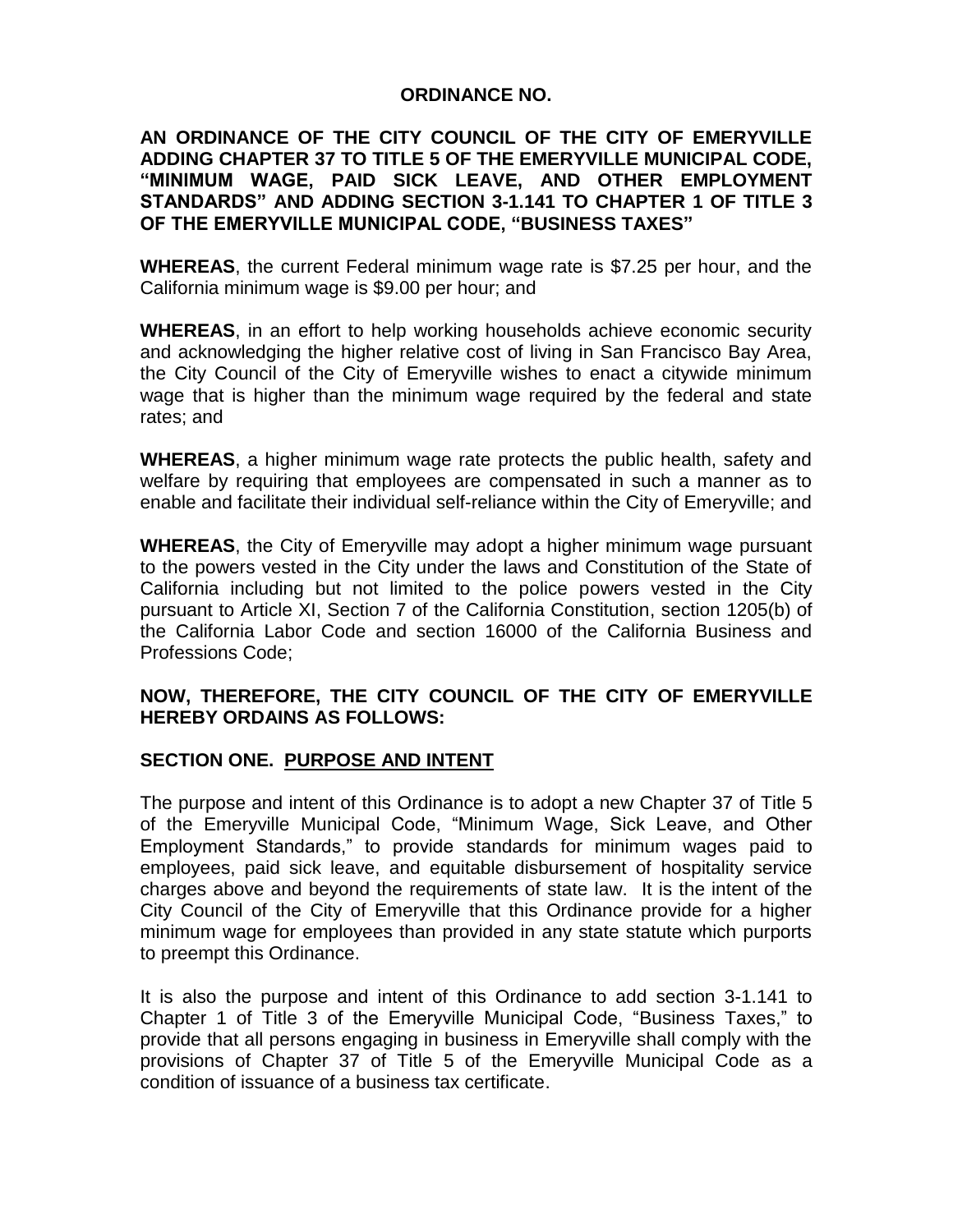## **SECTION TWO. ADDING CHAPTER 37 TO TITLE 5 OF THE EMERYVILLE MUNICIPAL CODE**

Chapter 37 is hereby added to Title 5 of the Emeryville Municipal Code to read as follows:

#### **Chapter 37 - Minimum Wage, Paid Sick Leave, and Other Employment Standards**

## **5-37.01 Definitions**

As used in this Chapter, the following terms shall have the following meanings:

- a) "Calendar week" shall mean a period of seven consecutive days starting on Sunday.
- b) "City" shall mean the City of Emeryville.
- c) "Employee" shall mean any person who:
	- 1) In a calendar week performs at least two (2) hours of work within the geographic boundaries of the City for an Employer; and
	- 2) Qualifies as an employee entitled to payment of a minimum wage from any employer under the California minimum wage law, as provided under Section 1197 of the California Labor Code and wage orders published by the California Industrial Welfare Commission. Employees shall include Learners, as defined by the California Industrial Welfare Commission.
- d) "Employer" shall mean any person (including a natural person, corporation, nonprofit corporation, general partnership, limited partnership, limited liability partnership, limited liability company, business trust, estate, trust, association, joint venture, agency, instrumentality, or any other legal or commercial entity, whether domestic or foreign), who directly or indirectly (including through the services of a temporary services or staffing agency or similar entity) employs or exercises control over the wages, hours or working conditions of any Employee.
- e) "Paid Sick Leave" shall mean paid "sick leave" as defined in California Labor Code section 233(b)(4), except that the definition here extends beyond the Employee's own illness, injury, medical condition, need for medical diagnosis or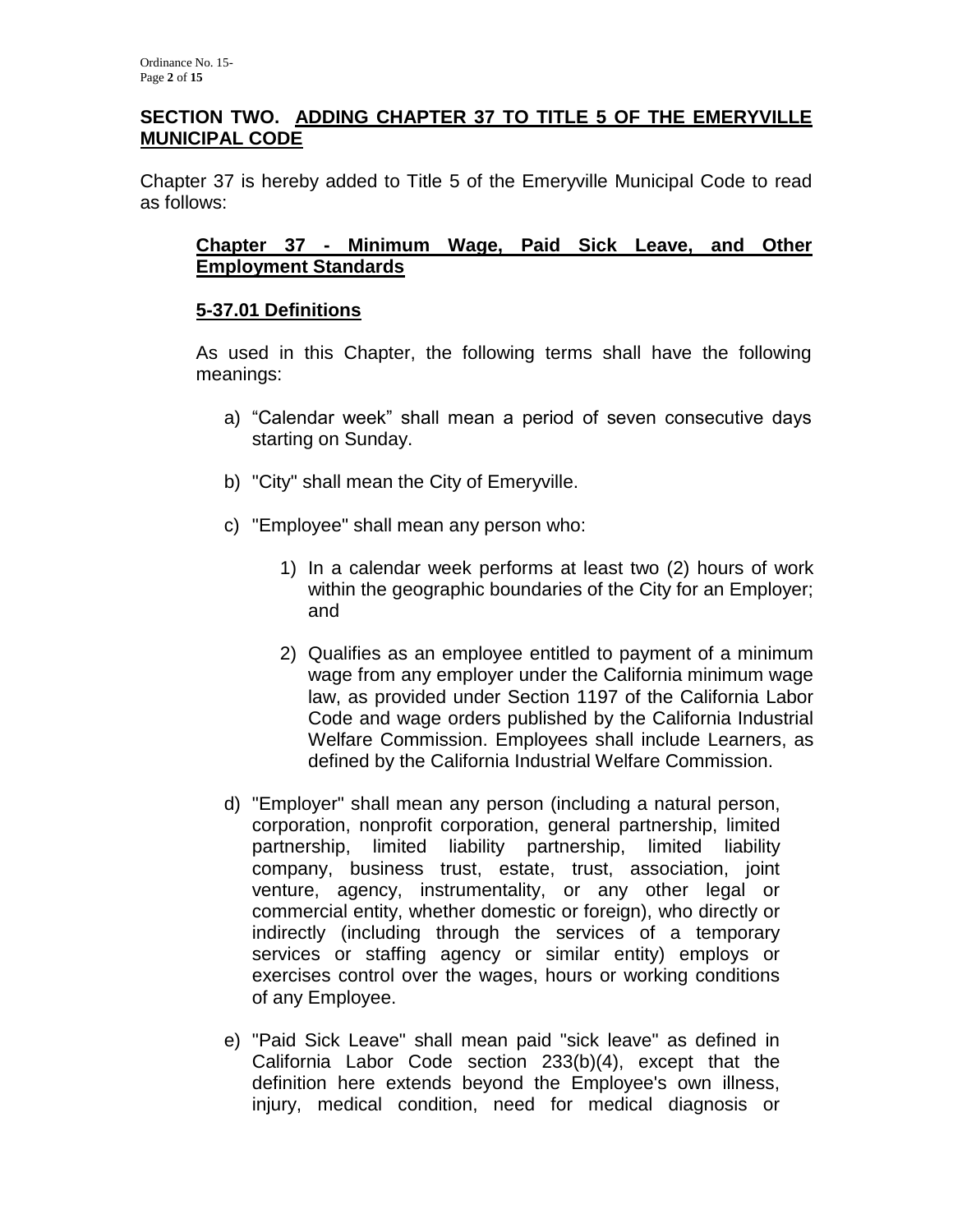treatment, or medical reason, to also encompass time taken off work by an Employee for the purpose of providing care or assistance to other persons specified below with an illness, injury, medical condition, or need for medical diagnosis or treatment.

- f) "Minimum Wage" shall have the meaning set forth in Section 5- 37.02 of this Chapter.
- g) "Small Business" shall mean an Employer for which normally fifty five (55) or fewer Employees work for compensation during a given week. In determining the number of Employees performing work for an Employer during a given week, all Employees performing work for the Employer for compensation on a full- time, part-time, or temporary basis shall be counted, including Employees made available to work through the services of a temporary services or staffing agency or similar entity.

# **5-37.02. Minimum Wage**

- a) Employers shall pay Employees no less than the Minimum Wage for each hour worked within the geographic boundaries of the City.
- b) Beginning on July 1, 2015, the Minimum Wage paid by Employers which are not Small Businesses shall be an hourly rate of \$14.44. To prevent inflation from eroding its value, beginning on the 1st of July 2016, and then each year thereafter on the 1st of July, the Minimum Wage shall increase by an amount corresponding to the prior calendar year's increase, if any, in the Consumer Price Index for all urban consumers for the San Francisco-Oakland-San Jose, CA metropolitan statistical area (or if such index is discontinued, then in the most similar successor index).
- c) For Employers which are Small Businesses, the Minimum Wage rate shall be as follows:
	- 1) Beginning July 1, 2015, the Minimum Wage shall be an hourly rate of \$12.25 per hour.
	- 2) Beginning July 1, 2016, the Minimum Wage shall be an hourly rate of \$13.00 per hour.
	- 3) Beginning July 1, 2017, the Minimum Wage shall be an hourly rate of \$14.00 per hour.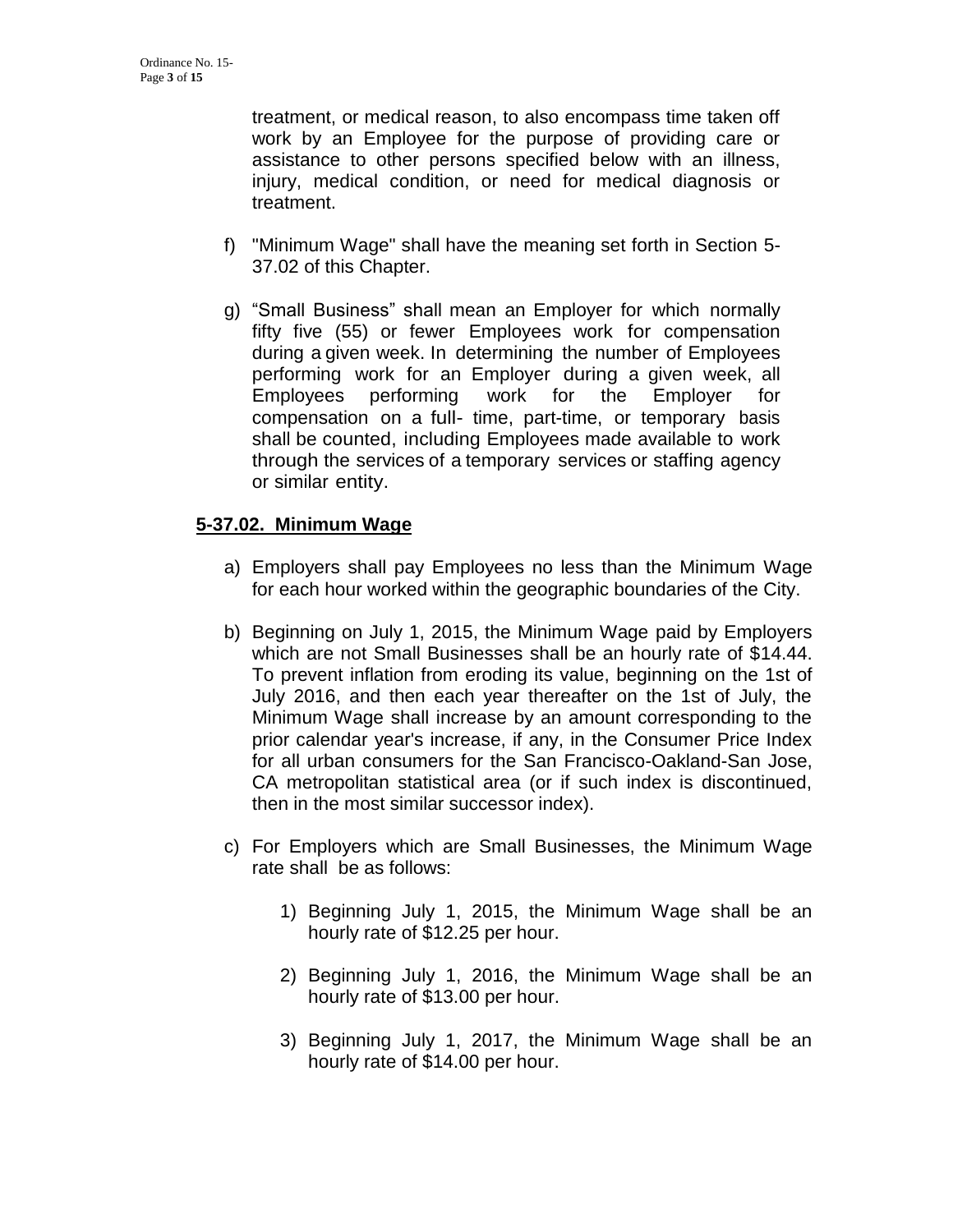- 4) Beginning July 1, 2018, the Minimum Wage shall be an hourly rate of \$15.00 per hour.
- 5) Beginning July 1, 2019, the Minimum Wage shall be the then-current Minimum Wage rate for Employers which are not Small Businesses. To prevent inflation from eroding its value, beginning on the 1st of July 2020, and then each year thereafter on the 1st of July, the Minimum Wage shall increase by an amount corresponding to the prior calendar year's increase, if any, in the Consumer Price Index for all urban consumers for the San Francisco-Oakland-San Jose, CA metropolitan statistical area (or if such index is discontinued, then in the most similar successor index).
- d) An Employee who is a Learner, as defined by the California Industrial Welfare Commission, shall be paid no less than 85 percent of the applicable Minimum Wage provided in the Chapter for the first 160 hours of employment. Thereafter the Employee shall be paid the applicable Minimum Wage rate provided in this Chapter.
- e) Consistent with state law, an Employer may not deduct any amount from wages due an Employee on account of any tip or gratuity, or credit the amount or any part thereof, of a tip or gratuity, against and as a part of the wages due the Employee from the Employer. Further, the value of any Employer provided benefits, including health care benefits, shall not be deducted or credited against wages due an Employee.

## **5-37.03. Paid Sick Leave**

a) Purpose and Intent

It is the purpose and intent of this Chapter to provide Paid Sick Leave benefits beyond the requirements of AB 1522, the Health Workplaces, Healthy Families Act of 2014. The provisions of AB 1522 shall apply to Paid Sick Leave requirements of this Chapter, unless otherwise provided by the provisions of this Chapter herein.

b) Accrual of Paid Sick Leave

For Employees of Small Businesses, there shall be a cap of 48 hours of accrued Paid Sick Leave. For Employees of all other Employers, there shall be a cap of 72 hours of accrued Paid Sick Leave. Accrued Paid Sick Leave for Employees carries over from year to year (whether calendar year or fiscal year), but is limited to the aforementioned cap. Nothing herein precludes an Employer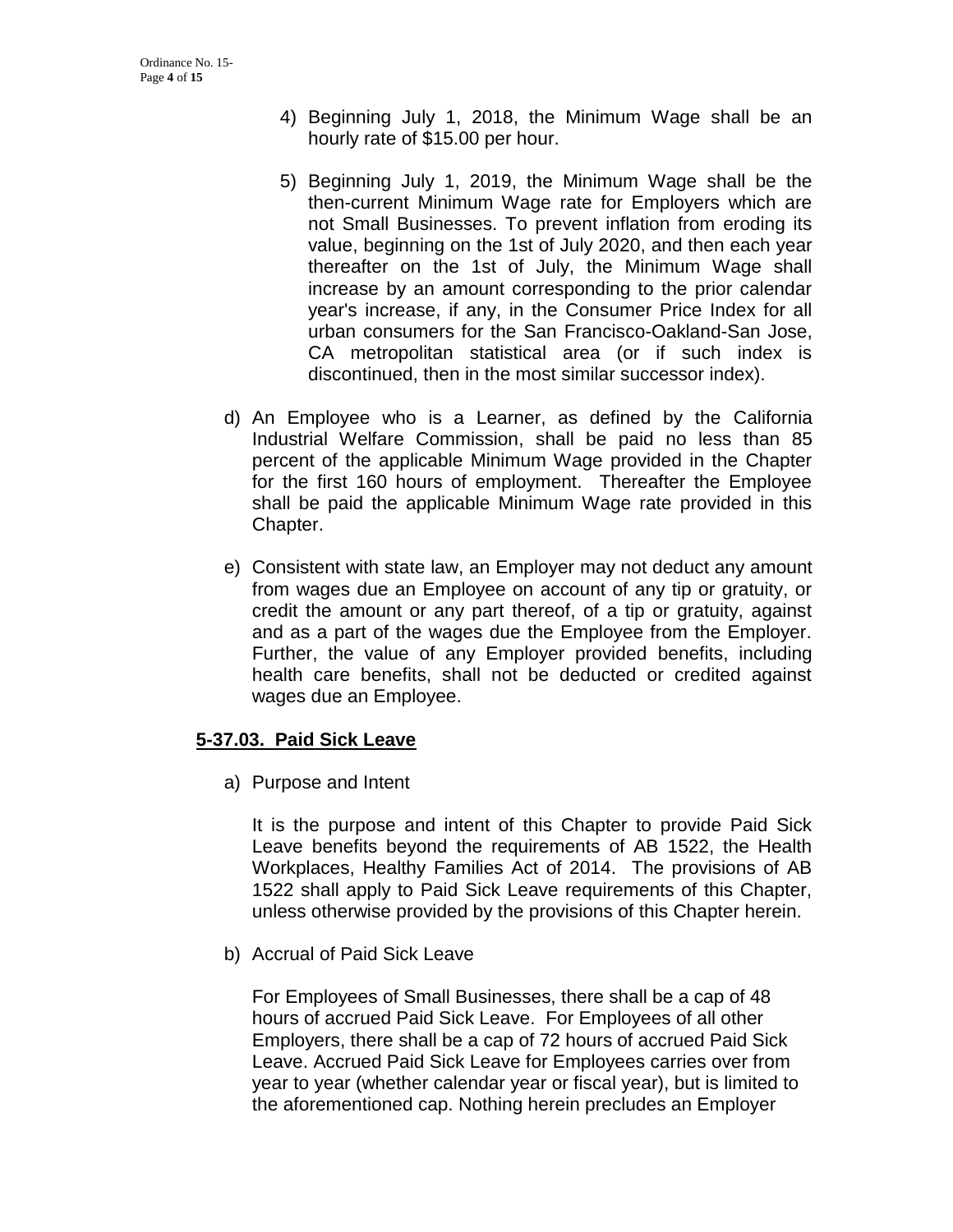from establishing a higher cap or no cap on the number of accrued hours.

- c) Use of Paid Sick Leave
	- 1) An Employee may use Paid Sick Leave not only when he or she is ill or injured or for the purpose of the Employee's receiving medical care, treatment, or diagnosis, as specified more fully in California Labor Code section 233(b)(4), but also to aid or care for a family member of Employee when the family member or members is or are ill or injured or receiving medical care, treatment, or diagnosis. For purposes of this subsection, "family member" shall have the meaning provided in Labor Code section 245.5. lf the Employee has no spouse or registered domestic partner, the Employee may designate one person as to whom the Employee may use paid sick leave to aid or care for that person in lieu of a spouse or registered domestic partner. The Employee may use all or any percentage of his or her Paid Sick Leave to aid or care for the aforementioned persons. The opportunity to make such a designation shall be extended by the Employer to the Employee no later than 30 calendar days after the date on which the Employee begins to accrue Paid Sick Leave pursuant to this Chapter. There shall be a window of 14 calendar days for the Employee to make this designation after notice from the Employer. Thereafter, the opportunity to make such a designation, including the opportunity to change such a designation previously made, shall be extended by the Employer to the Employee on an annual basis by January  $31<sup>st</sup>$  of each year, with a window of 14 calendar days for the Employee to make the designation after notice from the Employer. An Employee may use Paid Sick Leave to aid or care for a guide dog, signal dog, or service dog, as those terms are defined by the California Disabled Persons Act, Civil Code section 54.1, of the Employee, Employee's family member, or the person designated by the Employee pursuant to this section.
	- 2) An Employer may require Employees to give reasonable notification of an absence from work for which Paid Sick Leave is or will be used.
	- 3) In each year of employment, an Employee may use up to the total number of Paid Sick Leave hours accrued, subject to the maximum number of accruable Paid Sick Leave hours, as provided in this section.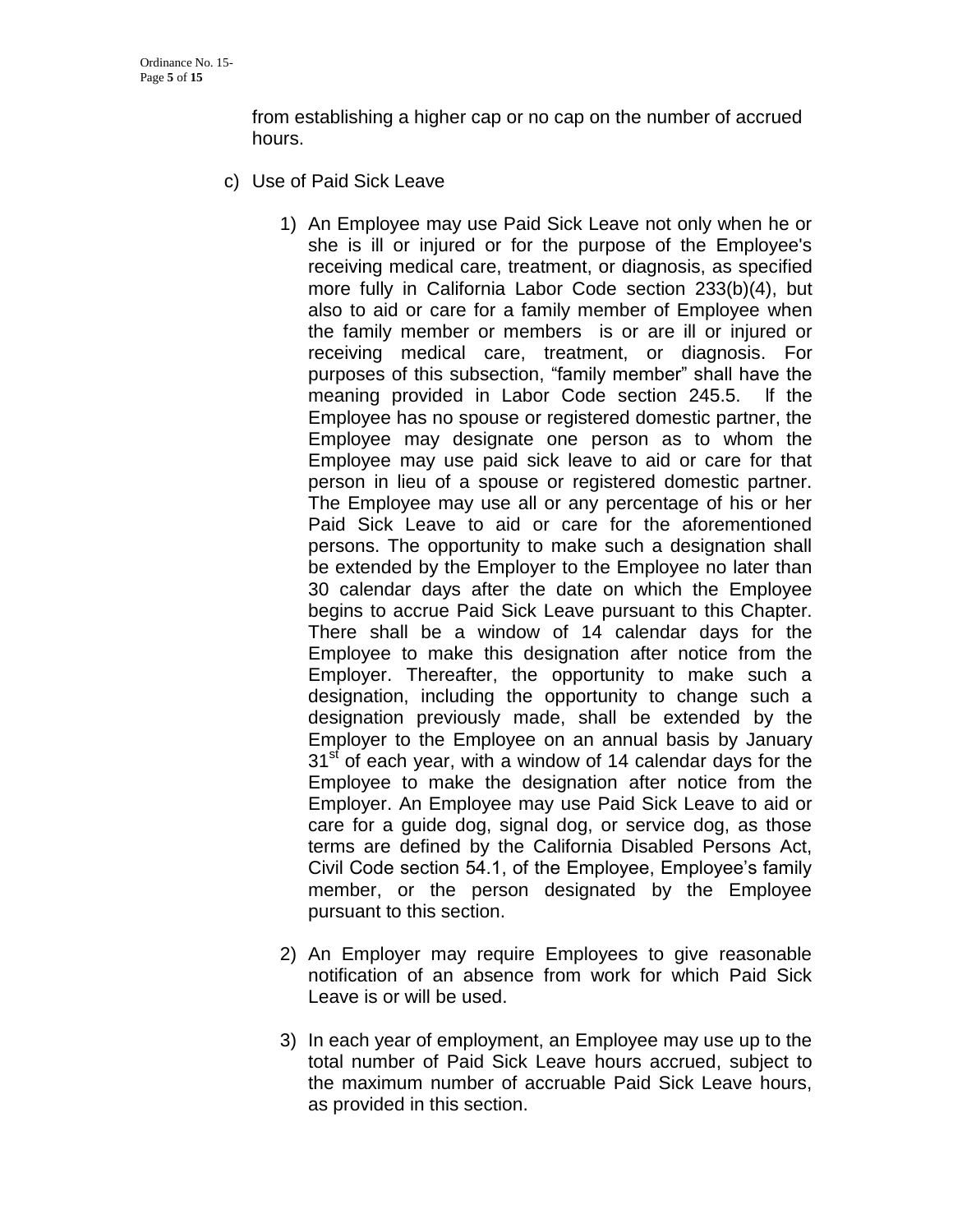# **5-37.04. Hospitality Service Charges**

- a) Definitions: The following definitions shall apply to this section:
	- 1) "Service Charge" means all separately-designated amounts collected by a Hospitality Employer from customers that are for service provided by Hospitality Workers, or are described in such a way that customers might reasonably believe that the amounts are for those services, including but not limited to those charges designated on receipts under the term "service charge," "delivery charge," or "porterage charge."
	- 2) "Hospitality Employer" means an Employer who owns, controls, or operates any part of a hotel or restaurant or banquet facilities within the City, including as a subcontractor thereto, but does not include any governmental agency.
	- 3) "Hospitality Worker" means an Employee who works for a Hospitality Employer and who performs a service for which a Hospitality Employer imposes a Service Charge. "Hospitality Worker" does not include a managerial employee.
- b) Hospitality Employers' Responsibilities
	- 1) Service Charges shall not be retained by the Hospitality Employer but shall be paid over in their entirety to the Hospitality Worker(s) performing services for the customers from whom Service Charges are to be collected. No part of these charges may be paid to supervisors except for any portion of their work time spent on nonsupervisory work serving these customers, and then at no higher rate of compensation than the average of what is paid other Hospitality Workers performing similar customer service. The Service Charges shall be distributed to the Hospitality Workers not later than the next payroll following the work or collection of the charge from the customer, whichever is later. Without limitation of the foregoing:
		- a) Service charges collected for banquets or catered meetings shall be paid to the Hospitality Workers who actually work the banquet or catered meeting;
		- b) Service charges collected for room service shall be paid to the Hospitality Workers who actually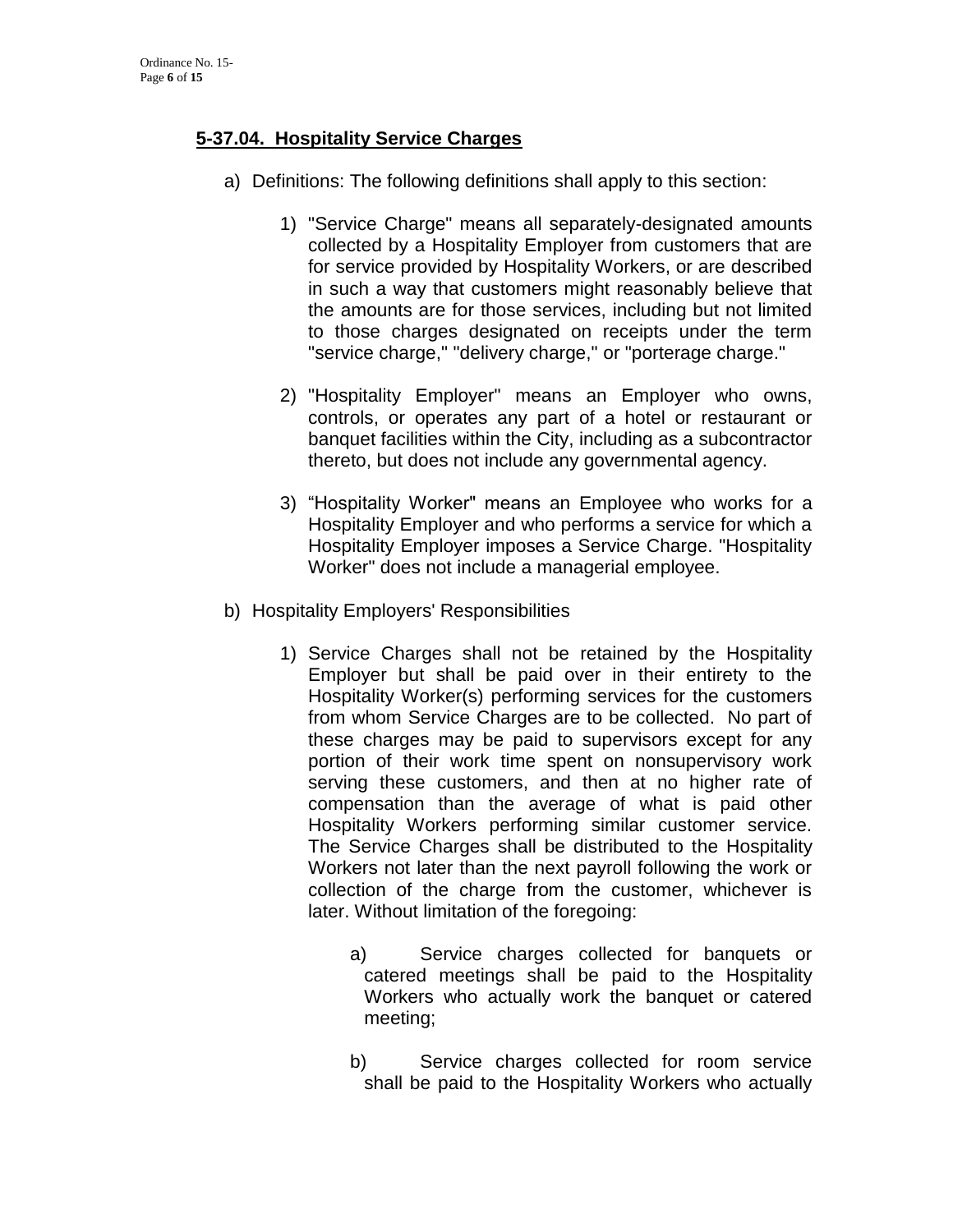deliver food and beverage associated with the charge; and

- c) Service charges collected for porterage service shall be paid to the Hospitality Workers who actually carry the baggage associated with the charge.
- 2) Each Hospitality Employer shall disclose in writing to Employees its plan of distribution of service charges to Hospitality Workers and shall report to Employees on each payroll date the amount of service charges collected and amounts distributed to Hospitality Workers for the pay period in question.
- 3) No Hospitality Employer or agent thereof shall deduct any amount from wages due an Employee on account of a service charge, or require a Hospitality Employee to credit the amount, or any part thereof, of a service charge, against and as a part of the wages due the Hospitality Employee from the Hospitality Employer.
- 4) This section does not apply to any tip, gratuity, money, or part of any tip, gratuity, or money that has been paid or given to or left for a Hospitality Worker by customers over and above the actual amount due for services rendered or for goods, food, drink, or articles sold or served to the customer.

# **5-37.05. Notice and Posting**

- a) By April 1 of each year, the City shall publish and make available to Employers a bulletin announcing the adjusted Minimum Wage rate, which shall take effect on July 1 of that year. In conjunction with this bulletin, the City shall by May 1 of each year publish and make available to Employers, in English and other languages as provided in any implementing regulations, a notice suitable for posting by Employers in the workplace informing Employees of the current Minimum Wage rate and of their rights under this Chapter.
- b) Each Employer shall give written notification to each current Employee and to each new Employee at time of hire, of his or her rights under this Chapter. The notification shall be in English and other languages as provided in any implementing regulations, and shall also be posted prominently in areas at the work site where it will be seen by all Employees. Every Employer shall also provide each Employee at the time of hire with the Employer's name, address, and telephone number in writing. Failure to post such notice shall render the Employer subject to administrative citation,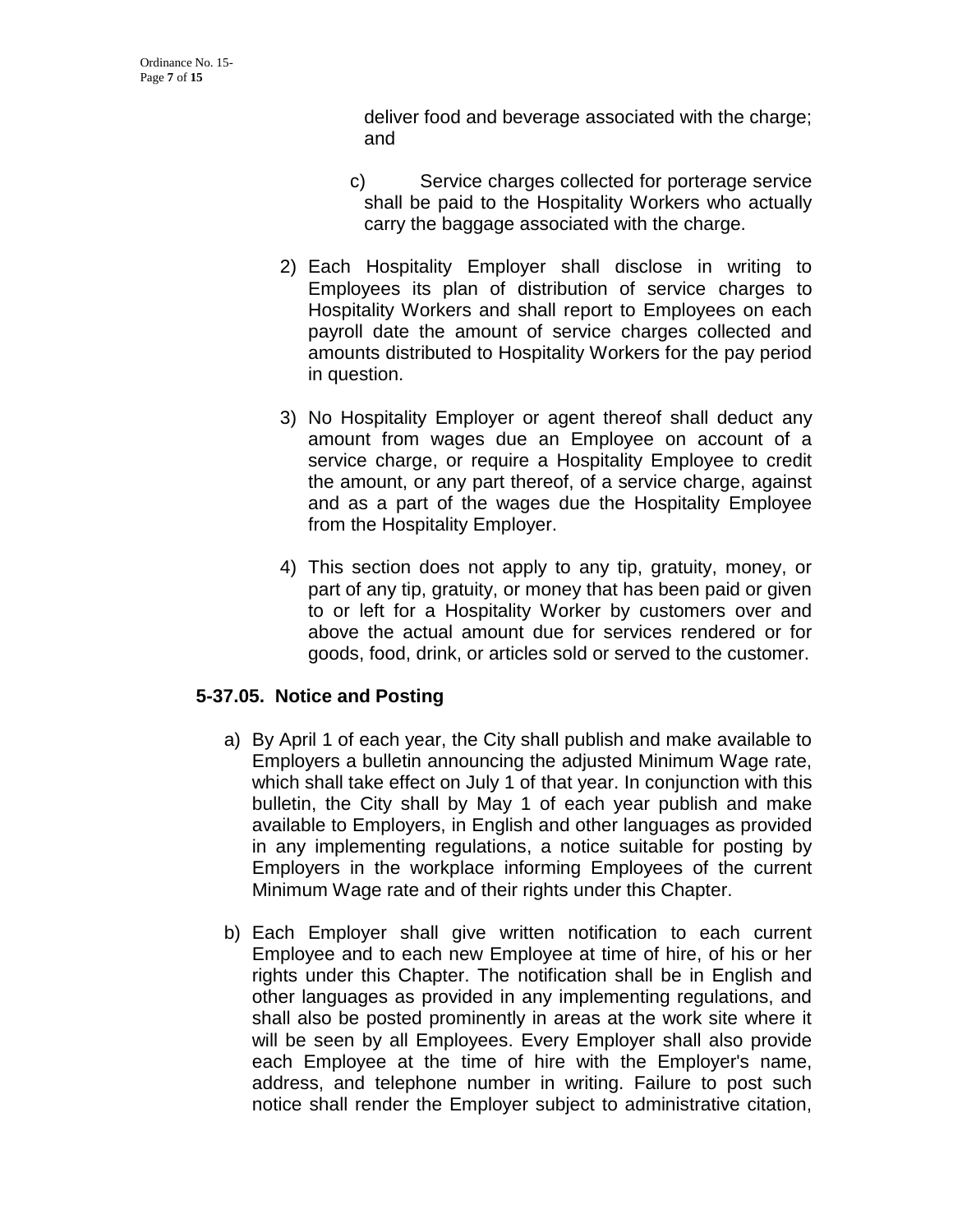pursuant to the provisions of this Chapter. The City is authorized to prepare sample notices and Employer use of such notices shall constitute compliance with this subsection.

### **5-37.06. Implementation**

a) Regulations

City shall be authorized to coordinate implementation and enforcement of this Chapter and may promulgate appropriate guidelines or rules for such purposes. Any guidelines or rules promulgated by City shall have the force and effect of law and may be relied on by Employers, Employees and other parties to determine their rights and responsibilities under this Chapter. Any guidelines or rules may establish procedures for ensuring fair, efficient and cost-effective implementation of this Chapter, including supplementary procedures for helping to inform Employees of their rights under this Chapter, for monitoring Employer compliance with this Chapter, and for providing administrative hearings to determine whether an Employer has violated the requirements of this Chapter.

b) Reporting Violations

An aggrieved Employee may report to City in writing any suspected violation of this Chapter. City shall keep confidential, to the maximum extent permitted by applicable laws, the name and other identifying information of the Employee reporting the violation. Provided, however, that with the authorization of such Employee, City may disclose his or her name and identifying information as necessary to enforce this Chapter or other employee protection laws.

c) Investigation

City may investigate any possible violations of this Chapter by an Employer. City shall have the authority to inspect workplaces, interview persons and subpoena records or other items relevant to the enforcement of this Chapter.

d) Informal Resolution

If the City elects to investigate a complaint, City shall make every effort to resolve complaints informally and in a timely manner. The City's investigation and pursuit of informal resolution does not limit or act as a prerequisite for an Employee's right to bring a private action against an Employer as provided in this Chapter.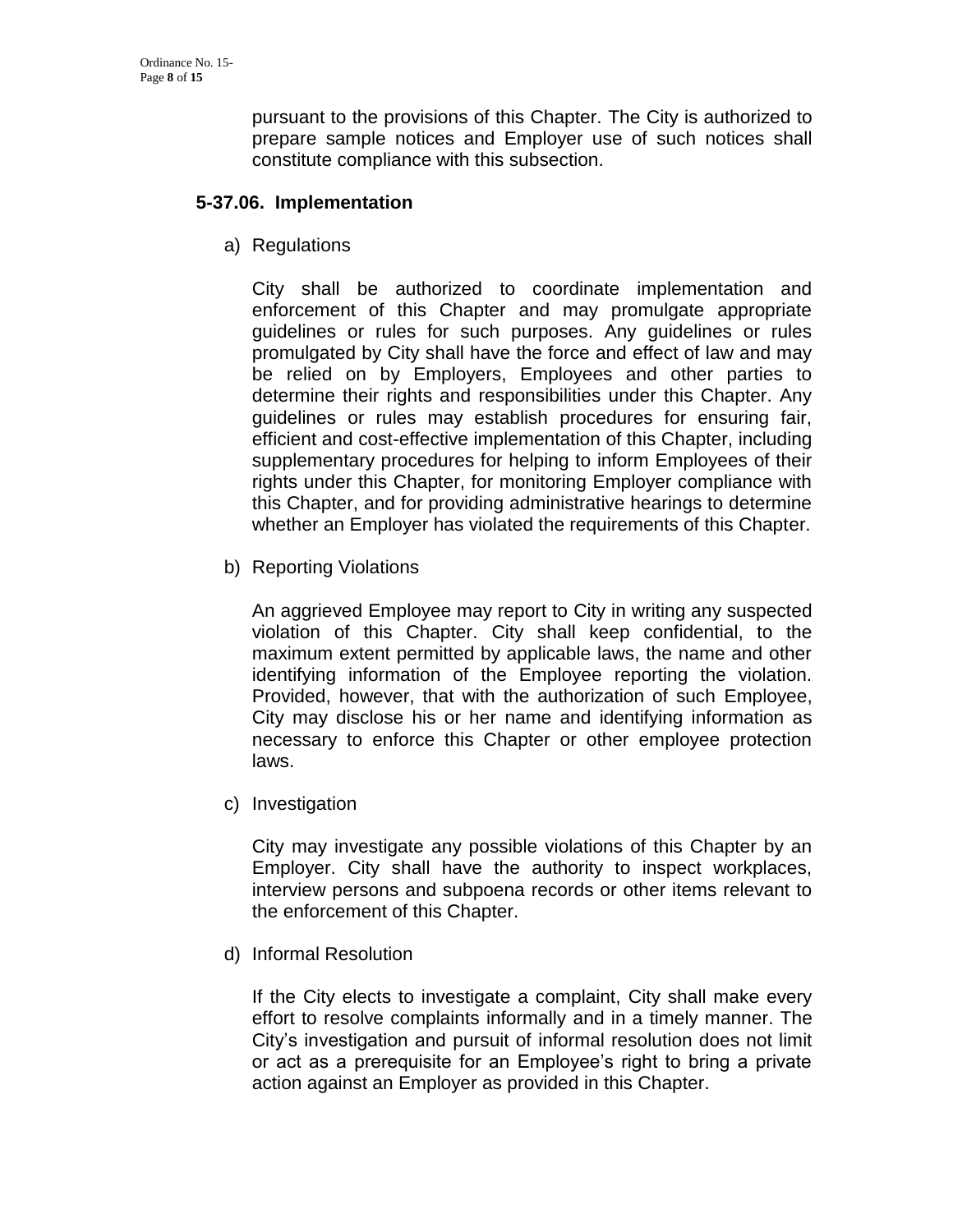## **5-37.07. Enforcement**

a) Enforcement by City

Where compliance with the provisions of this Chapter is not forthcoming, City may take any appropriate enforcement action to ensure compliance, including but not limited to the following:

- 1) City may issue an Administrative Citation pursuant to provisions of the Emeryville Municipal Code. The amount of this fine shall vary based on the provision of this Chapter violated, as specified below:
	- A. A fine may be assessed for retaliation by an Employer against an Employee for exercising rights protected under this Chapter. The fine shall be one thousand dollars (\$1,000.00) for each Employee retaliated against.
	- B. A fine of five hundred dollars (\$500.00) may be assessed for any of the following violations of this Chapter:
		- i. Failure to post notice of the Minimum Wage rate.
		- ii. Failure to provide notice of right to designate person in-lieu of spouse or registered domestic partner to use paid sick leave to aid or care for that person.
		- iii. Failure to maintain payroll records for the minimum period of time as provided in this Chapter.
		- iv. Failure to allow the City access to payroll records.
	- C. A fine equal to the total amount of appropriate remedies, pursuant to subsection c) of this section. Any and all money collected in this way that is the rightful property of an Employee, such as back wages, interest, and civil penalty payments, shall be disbursed by the City in a prompt manner.
- 2) Alternatively, City may pursue administrative remedies in accordance with the following procedures: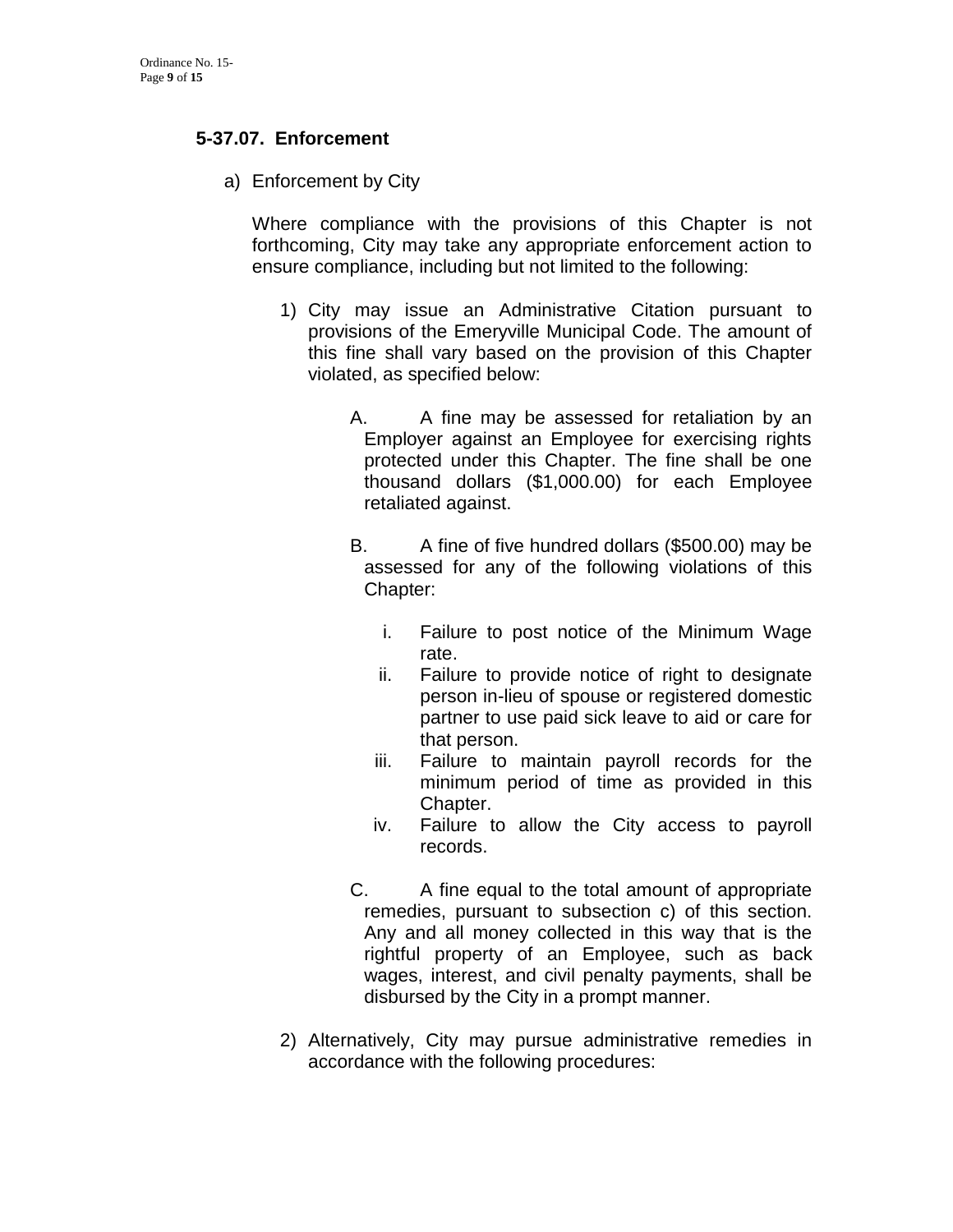- A. Whenever City determines that a violation of any provision of this Chapter is occurring or has occurred, City may issue a written compliance order to the Employer responsible for the violation.
- B. A compliance order issued pursuant to this chapter shall contain the following information:
	- i. The date and location of the violation;
	- ii. A description of the violation;
	- iii. The actions required to correct the violation;
- iv. Either a copy of this Chapter or an explanation of the consequences of noncompliance with this Chapter and a description of the hearing procedure and appeal process;
- v. A warning that the compliance order shall become final unless a written request for hearing before the City is received within fourteen (14) days receipt of the compliance order.
- C. Following receipt of a timely request for a hearing, the City shall provide the Employer responsible for the violation with a hearing before a Hearing Officer designated by City and, if necessary, a subsequent appeal to the City Manager that affords the Employer due process. During the pendency of the hearing and any subsequent appellate process, the City will not enforce any aspect of the compliance order. The decision of the Hearing Officer shall be final with no further right of administrative review.
- 3) The City may initiate a civil action for injunctive relief and damages and civil penalties in a court of competent jurisdiction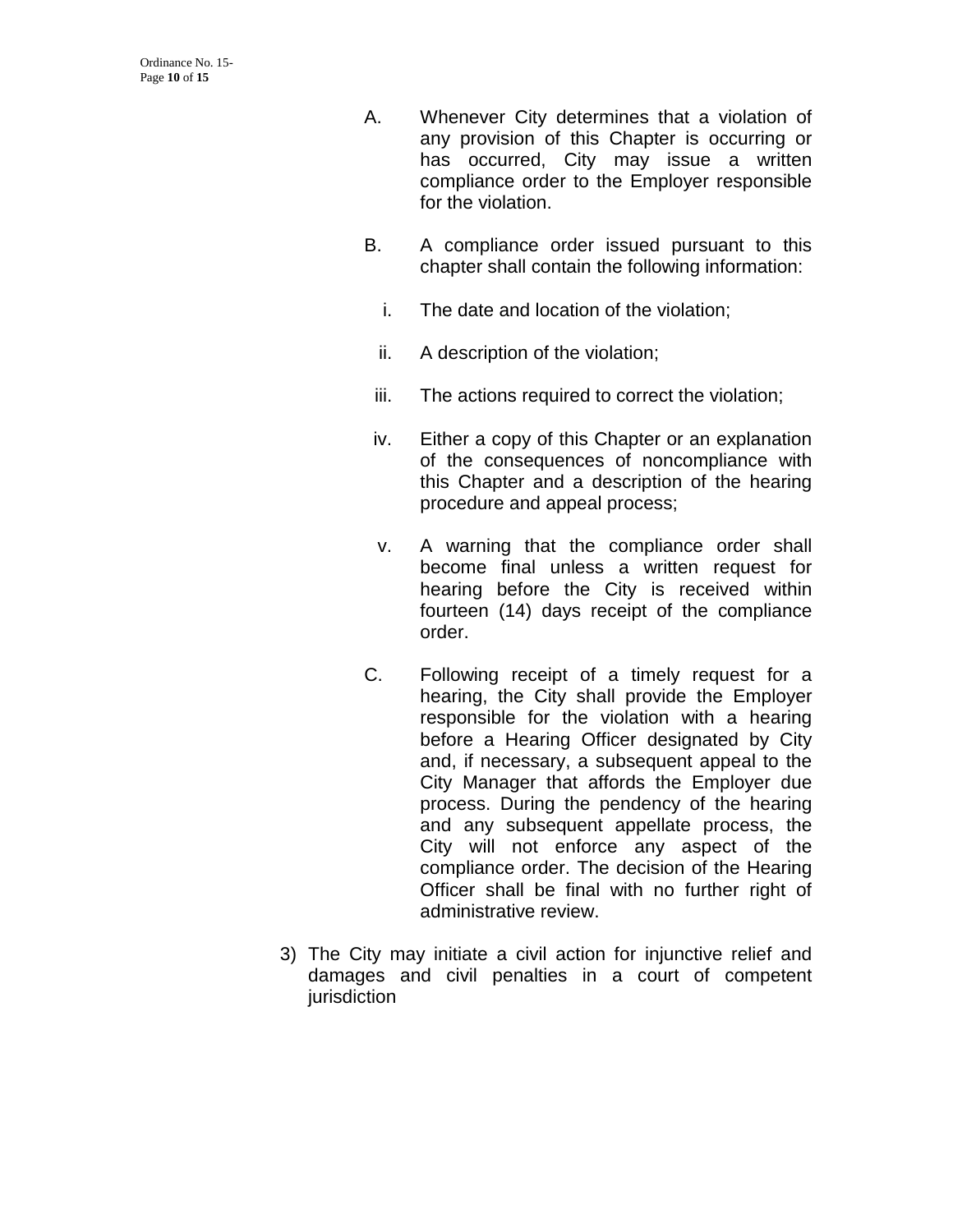b) Private Rights of Action

An Employee claiming harm from a violation of this Chapter may bring an action against the Employer in court to enforce the provisions of this Chapter and shall be entitled to all remedies available to remedy any violation of this Chapter, including but not limited to back pay, reinstatement, injunctive relief, and or civil penalties as provided herein. The prevailing party in an action to enforce this Chapter is entitled to an award of reasonable attorney's fees, witness fees and costs.

- c) Remedies
	- 1) The remedies for violation of this Chapter include but are not limited to:
		- A. Reinstatement, the payment of back wages unlawfully withheld, and the payment of an additional sum as a civil penalty in the amount of \$50 to each Employee whose rights under this Chapter were violated for each day or portion thereof that the violation occurred or continued, and fines imposed pursuant to other provisions of this Chapter or state law.
		- B. Interest on all due and unpaid wages at the rate of interest specified in subdivision (b) of Section 3289 of the California Civil Code, which shall accrue from the date that the wages were due and payable as provided in Part 1 (commencing with Section 200) of Division 2 of the California Labor Code, to the date the wages are paid in full.
		- C. Reimbursement of the City's administrative costs of enforcement and reasonable attorney's fees.
		- D. If a repeated violation of this Chapter has been finally determined in a period from July 1 to June 30 of the following year, the City may require the Employer to pay an additional sum as a civil penalty in the amount of \$50 to the City for each Employee or person whose rights under this Chapter were violated for each day or portion thereof that the violation occurred or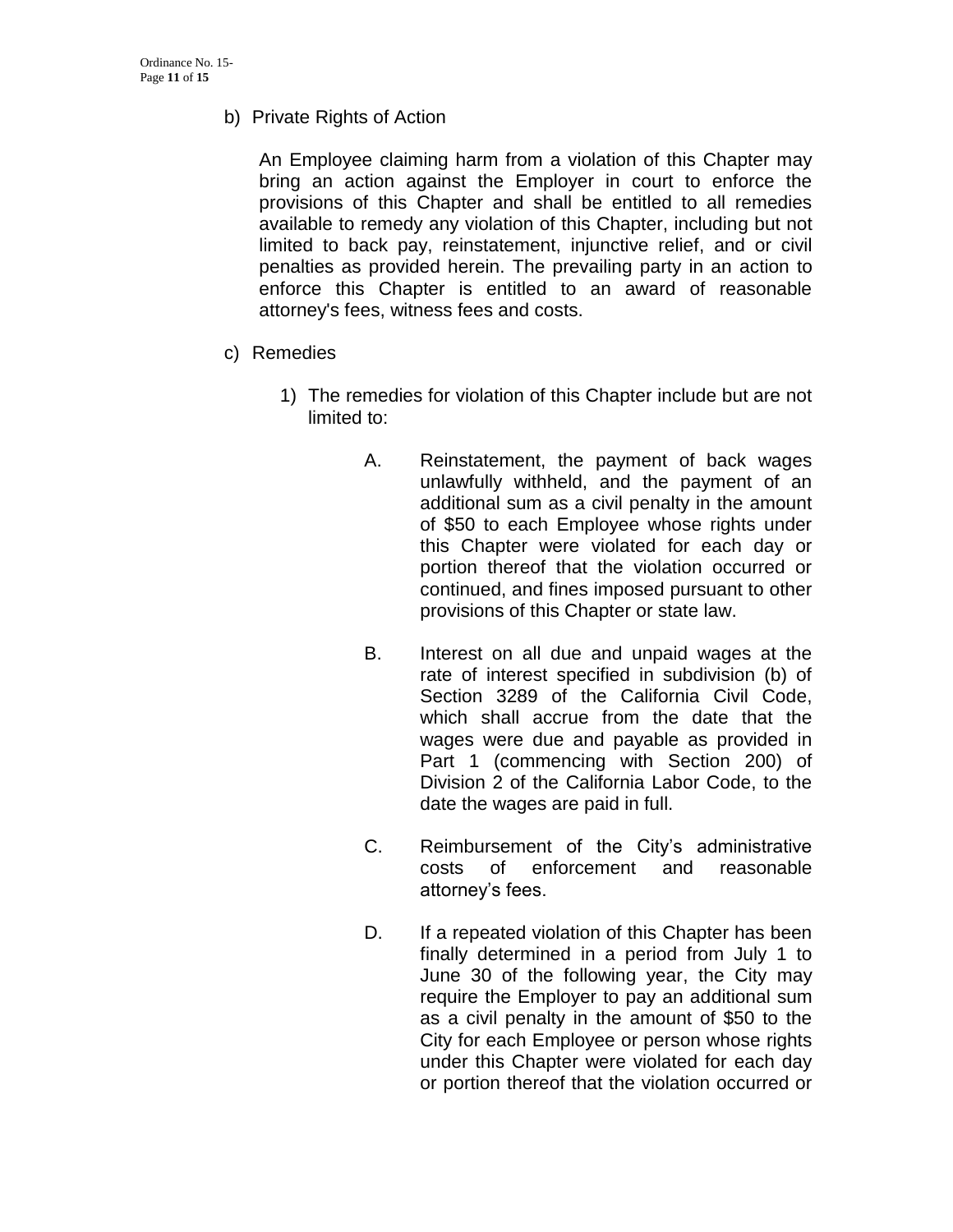continued, and fines imposed pursuant to other provisions of this Code or state law.

- 2) The remedies, penalties and procedures provided under this Chapter are cumulative and are not intended to be exclusive of any other available remedies, penalties and procedures established by law which may be pursued to address violations of this Chapter. Actions taken pursuant to this Chapter shall not prejudice or adversely affect any other action, administrative or judicial, that may be brought to abate a violation or to seek compensation for damages suffered.
- 3) No criminal penalties shall attach for any violation of this Chapter, nor shall this Chapter give rise to any cause of action for damages against the City.
- d) Retaliation Barred
	- 1) An Employer shall not discharge, reduce the compensation of nor otherwise discriminate against any Employee for making a complaint to the City, participating in any of City's proceedings, using any civil remedies to enforce his or her rights, or otherwise asserting his or her rights under this Chapter. Within 120 days of an Employer being notified of such activity, it shall be unlawful for the Employer to discharge any Employee who engaged in such activity unless the Employer has clear and convincing evidence of just cause for such discharge.
	- 2) No Employer may fund increases in compensation required by this Chapter, nor otherwise respond to the requirements of this Chapter, by reducing the wage rate paid to any Employee, nor by increasing charges to them for parking, meals, uniforms or other items, nor by reducing the vacation or other non-wage benefits of any such Employee, except to the extent such prohibition would be preempted by the federal Employee Retirement Income Security Act.
- e) Waiver
	- 1) Waiver Through Collective Bargaining

Except to the extent required by law, all or any portion of the applicable requirements of this Chapter may be waived in a bona fide collective bargaining agreement, provided that such waiver is explicitly set forth in such agreement in clear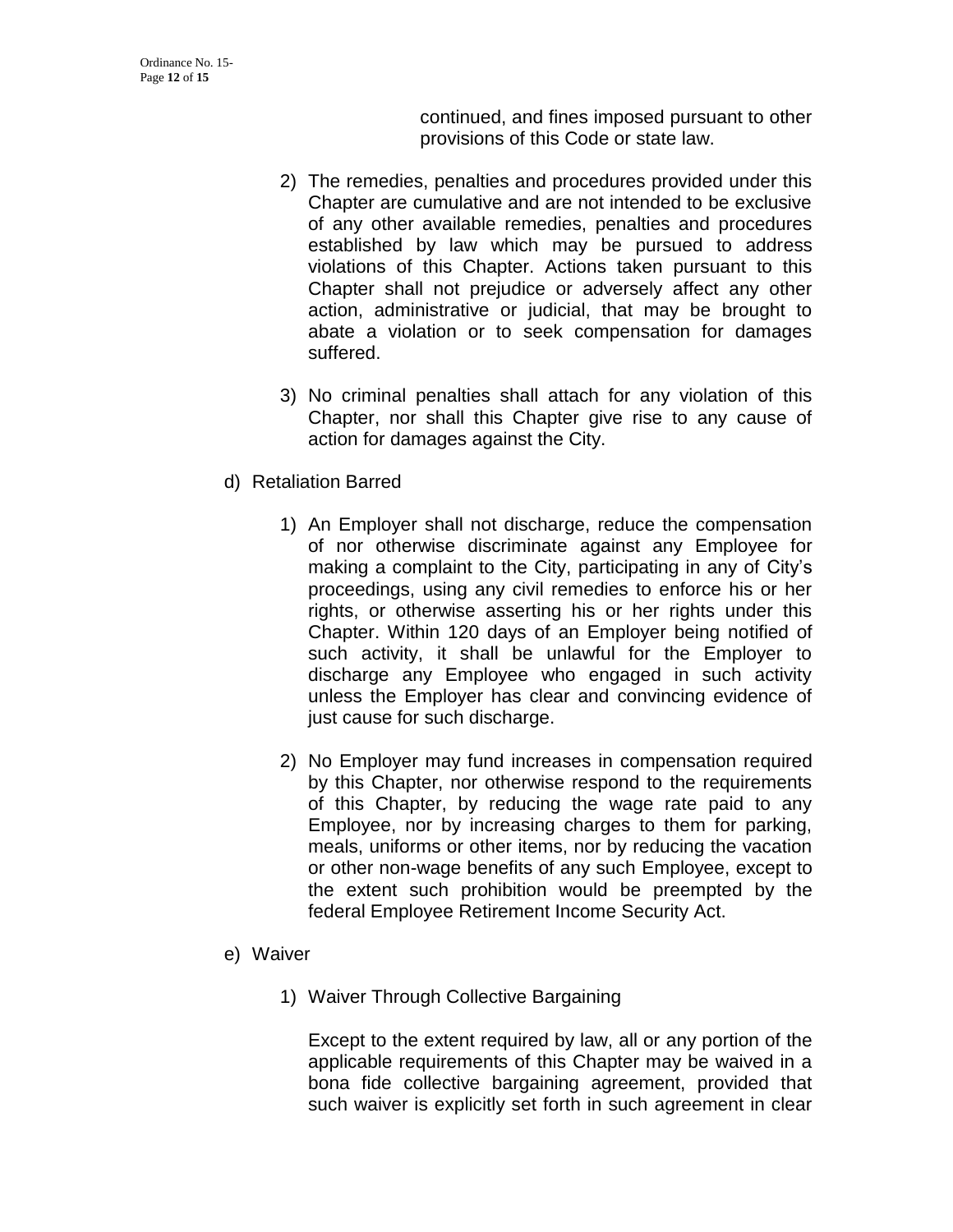and unambiguous terms that the parties thereto intend to and do thereby waive all of or a specific portion(s) of this Chapter.

f) Retention of Records

Each Employer shall maintain for at least three years for each Employee a record of his or her name, hours worked, pay rate, Paid Sick Leave accrual and usage, and Service Charge collection and distribution. Each Employer shall provide each Employee a copy of the records relating to such Employee upon the Employee's reasonable request.

g) City Access

Each Employer shall permit access to work sites and relevant records for authorized City representatives for the purpose of monitoring compliance with this Chapter and investigating employee complaints of noncompliance, including production for inspection and copying of its employment records, but without allowing social security numbers to become a matter of public record.

#### **5-37.08. No Preemption of Higher Standards**

The purpose of this Chapter is to ensure minimum labor standards. This Chapter does not preempt or prevent the establishment of superior employment standards (including higher wages) or the expansion of coverage by ordinance, resolution, contract, or any other action of the City. This Chapter shall not be construed to limit a discharged Employee's right to bring a common law cause of action for wrongful termination.

## **5-37.09. Severability**

If any provision or application of this Chapter is declared illegal, invalid or inoperative, in whole or in part, by any court of competent jurisdiction, the remaining provisions and portions thereof and applications not declared illegal, invalid or inoperative shall remain in full force or effect. Nothing herein may be construed to impair any contractual obligations of City. This Chapter shall not be applied to the extent it will cause the loss of any federal or state funding of City activities.

## **SECTION THREE. ADDING SECTION 3-1.141 TO CHAPTER 1 OF TITLE 3 OF THE EMERYVILLE MUNICIPAL CODE**

Section 3-1.141 of Chapter 1 of Title 3 of the Emeryville Municipal Code is hereby added to provide as follows.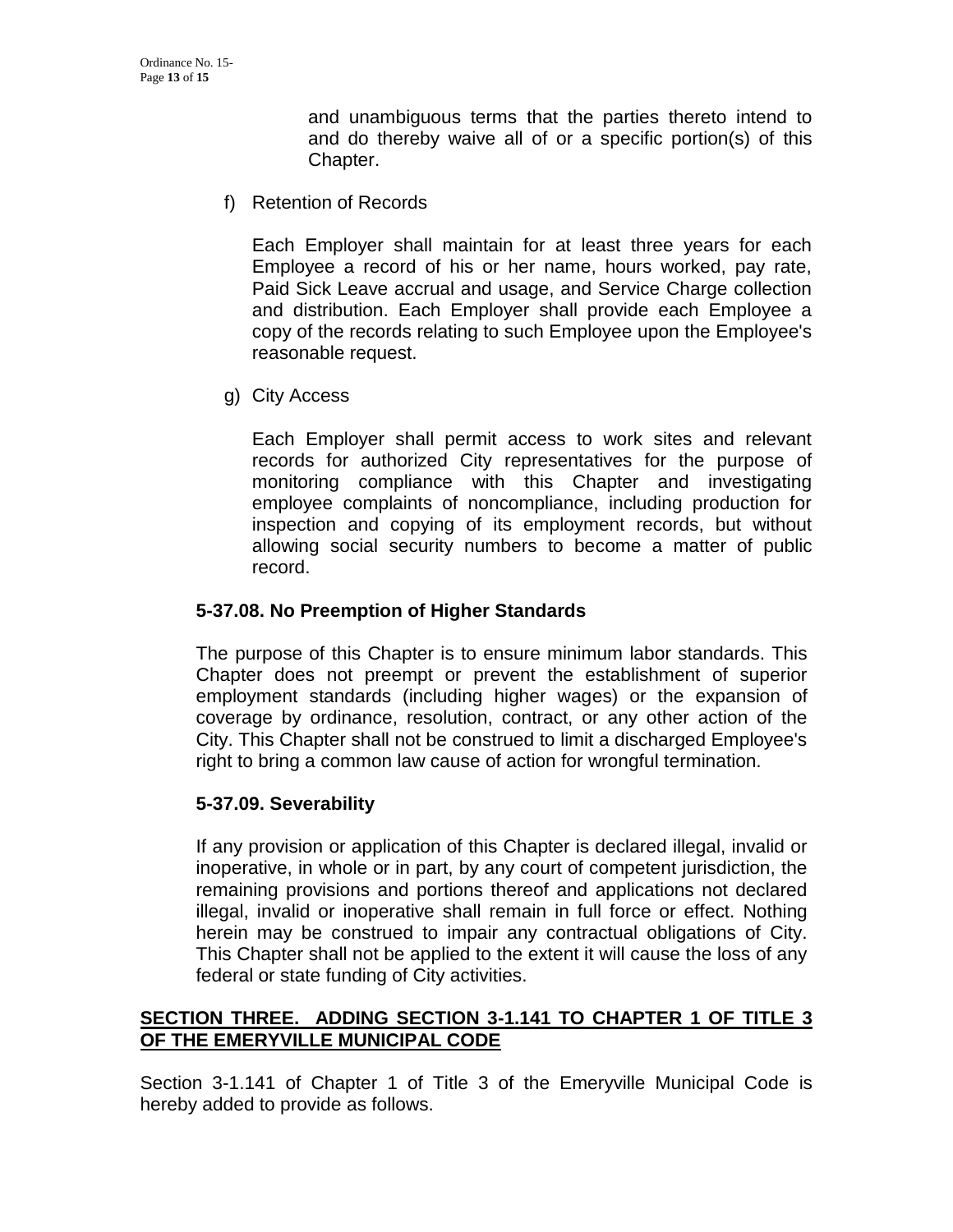## **3-1.141 Compliance With Minimum Wage, Paid Sick Leave, and Other Employment Standards**

Any person engaging in business in the City of Emeryville shall comply with the requirements of Chapter 37 of Title 5 of this Code as a condition of issuance of a business tax certificate. No person shall engage in business in the City of Emeryville without complying with the requirements of Chapter 37 of Title 5 of this Code.

## **SECTION FOUR. CEQA DETERMINATION**

The City Council finds, pursuant to Title 14 of the California Administrative Code, section 15061(b)(3) and section 15378(a), that this Ordinance is exempt from the requirements of the California Environmental Quality Act (CEQA) in that it is not a Project that has the potential for causing a significant effect on the environment. This action is further exempt from the definition of a Project in section 15378(b)(3) in that it concerns general policy and procedure making.

# **SECTION FIVE. SEVERABILITY**

Every section, paragraph, clause, and phrase of this Ordinance is hereby declared severable. If, for any reason, any section, paragraph, clause, or phrase is held to be invalid or unconstitutional, such invalidity or unconstitutionality shall not affect the validity or constitutionality of the remaining section, paragraphs, clauses, or phrases.

## **SECTION SIX. EFFECTIVE DATE**

This Ordinance shall take effect thirty (30) days after its final passage. The City Clerk is directed to cause copies of this Ordinance to be posted or published as required by Government Code section 33693.